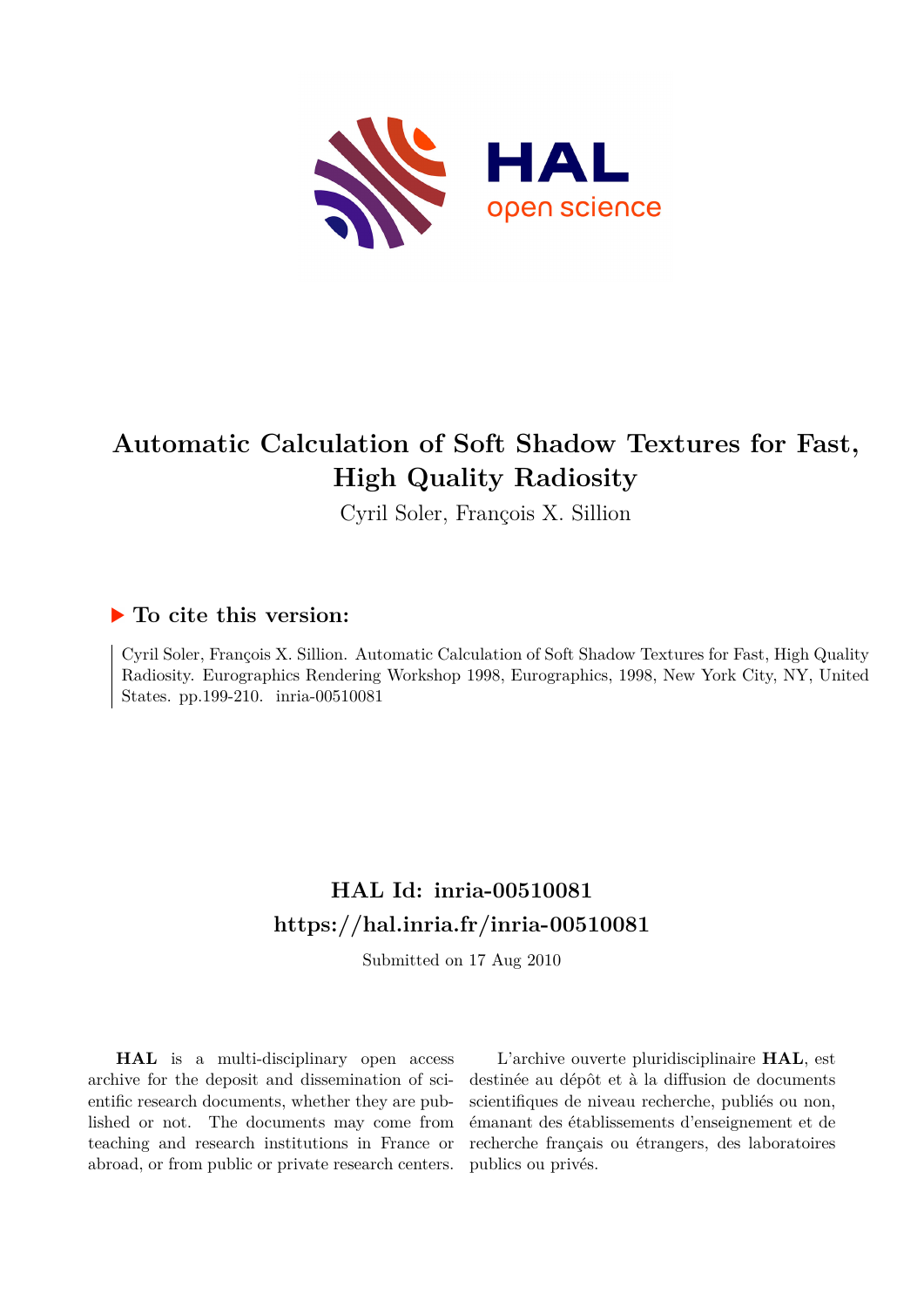# **Automatic Calculation of Soft Shadow Textures for Fast, High Quality Radiosity**

Cyril Soler and François X. Sillion iMAGIS <sup>1</sup> – GRAVIR/IMAG

#### **Abstract.**

We propose a new method for greatly accelerating the computation of complex, detailed shadows in a radiosity solution. Radiosity is computed using a "standard" hierarchical radiosity algorithm with clustering, but the rapid illumination variations over some large regions receiving complex shadows are computed on the fly using an efficient convolution operation, and displayed as textures. This allows the representation of complex shadowed radiosity functions on a single large polygon. We address the main issues of efficiently and consistently integrating the soft shadow calculation in the hierarchical radiosity framework. These include the identification of the most appropriate mode of calculation for each particular configuration of energy exchange, the development of adequate refinement criteria for error-driven simulation, and appropriate data structures and algorithms for radiosity representation and display. We demonstrate the efficiency of the algorithm with examples involving complex scenes, and a comparison to a clustering algorithm.

# **1 Introduction**

Despite the impressive progress in realistic rendering techniques over the last two decades, the production of very accurate images involving the simulation of light exchanges remains an expensive process, especially for complex scenes (more than a few thousands of objects).

Hierarchical radiosity techniques[4, 9, 7] were very successful in introducing the ability to trade accuracy for speed in a controlled manner. Unneeded form factor calculations can be avoided, and the solution to the global illumination problem can be estimated with the desired accuracy. In practice however, these techniques are mostly used to compute fast approximations of the solution. While possible in theory, the calculation of very high quality solutions using hierarchical radiosity is still expensive for complex scenes.

Of course this depends on the definition of "quality". For many applications, including lighting design, it may suffice to correctly represent the overall balance and flow of light. For applications in realistic rendering, however, shadows should be of very high quality[6]. This goal pushes hierarchical radiosity to its limits, because it requires a very fine subdivision of shadow variation areas. This is a direct consequence of the simple shape assumption of the radiosity function –constant or linear–across each mesh element.

In this paper, we introduce a new approach where complex shadowed radiosity functions can be represented across large elements using textures. Textures have previously

<sup>&</sup>lt;sup>1</sup>iMAGIS is a joint research project of CNRS, INRIA, INPG and UJF within the GRAVIR/IMAG laboratory. Contact: csoler@imag.fr, http://W3imagis.imag.fr/Membres/Cyril.Soler/csoler.gb.html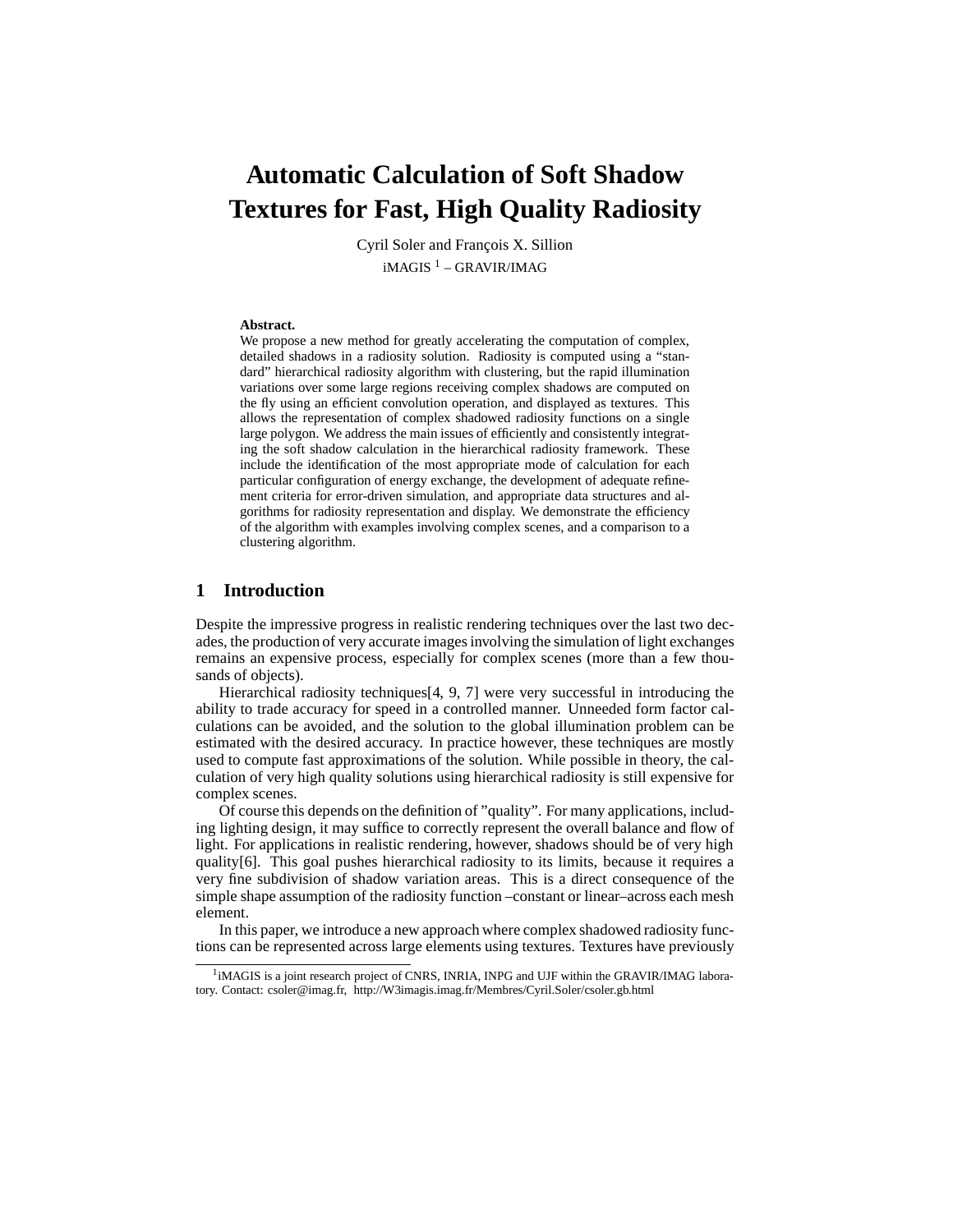been used for the representation of precomputed radiosity[6], or the storage of sampled illumination values[5, 1], but in our approach, textures are computed as a whole, and on the fly as an alternative method for simulating the energy transfer between two hierarchical elements. Basically, the textures are obtained by modulating the direct irradiance calculation by the "soft shadow map" that accounts for the portion of the source visible from any point on the receiver. This idea was used in $[11, 8]$  but at the expense of computing time due to the large number of visibility tests necessary to obtain the shadow map.

We have recently introduced a new tool for the calculation of soft shadow maps, based on the convolution between images of a source and a blocker[10]. This tool has definite strengths: it intrinsically captures fine soft shadow details, integrates an error control tool and produces artifact-free soft shadow maps at interactive rates. It also has an associated cost, and should only be used in appropriate configurations. In a general radiosity simulation, we encounter a variety of situations, some of which may be suited for the use of this tool. In this paper we show

- that the convolution tool can dramatically accelerate the calculation of slightly approximate soft shadows across surfaces, consistently with hierarchical radiosity.
- how to select configurations where the convolution tool can/should be used
- how to choose appropriate convolution parameters automatically
- how to combine soft shadow textures with traditional hierarchical radiosity representations
- how to control the hierarchical simulation process, using and balancing the variety of possible refinement techniques

The resulting hierarchical radiosity system generates global illumination solutions, including very accurate soft shadows, in a matter of seconds for scenes containing several tens of thousands of polygons.

The paper is organized as follows: we begin with a rapid summary of the convolution technique for the generation of soft shadows (Section 2). Section 3 discusses the issues raised by the combination of hierarchical radiosity and the convolution method. In Section 4 we propose a number of solutions to these issues, in particular for the combination of different radiosity representations. Refinement criteria for the hierarchical simulation are discussed in Section 5. We then present some results (Section 6) and conclude.

## **2 Creating soft shadow textures using convolution**

This section is intended to provide the reader with the essential principles for the computation of soft shadow maps using a convolution operation. A detailed presentation of this technique can be found in [10].

#### **2.1 Basic principle**

The *convolution method* provides a means to compute the illumination on a selected receiving object, subject to the light emitted by an extended light source, in the presence of a set of occluding objects. We refer to these occluders collectively as "the blocker" since it is considered as a cluster.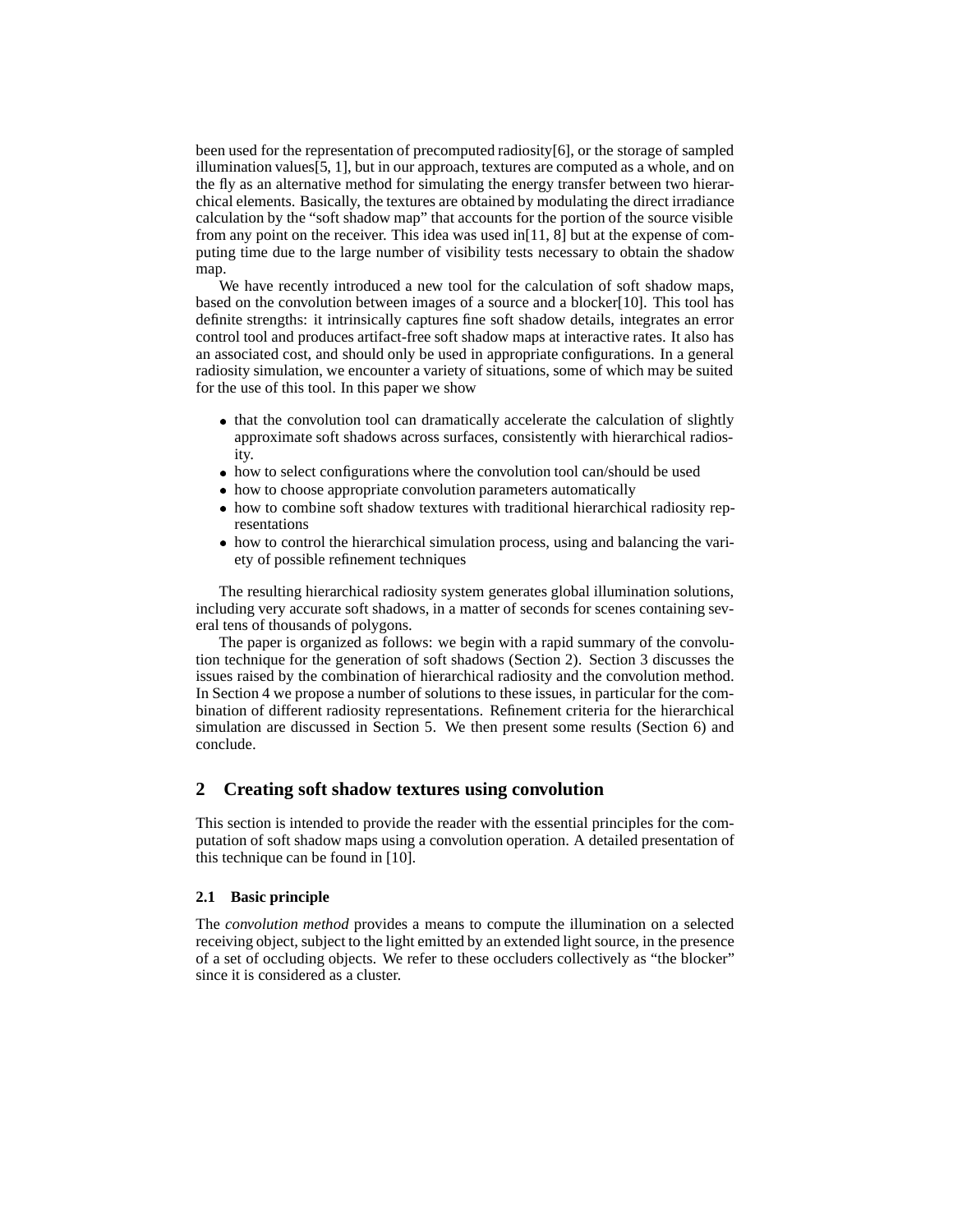We first obtain an image of the source and the blocker by rendering the associated geometry in an offscreen buffer. For this projection, the source is viewed using an orthogonal transformation and the blocker is viewed using a perspective projection from the center of the source (See Fig.1)

Secondly, we compute the convolution of the two images by multiplication in the spectral domain, using *Fast Fourier Transforms*.



**Fig. 1.** Three basic steps of the convolution method: To compute the shadow cast by a extended light source on a receiver (here a cluster of cubes) through a blocker (a) we first compute offscreen images of the source and blocker (b), then compute the convolution of these images (c). The result is used as a texture to modulate illumination on the receiver (d)

The resulting image can be shown to be a valuable approximation of the portion of the source that is visible from any given point on the receiver. We call such an image a *soft shadow map*. We simulate the illumination on the receiver by using this image as a texture that we modulate by the reflectance of the receiver and the unoccluded form factor to the source.

During offscreen rendering of the source and blocker, both projection viewing frustum are adjusted so as to achieve a particular aspect ratio between the two images. This ratio accounts for the relative distance of the three components: the further the source, the smaller its size in the image, and the sharper the shadow.

This principle can be extended to non planar or non uniform sources, and more general receivers such as object clusters [10].

#### **2.2 Hierarchical combination of soft shadow textures from different blockers**

The above convolution method only provides a mathematically exact soft shadow map when the source, blocker and receiver are planar and parallel. In this particular case, using the convolution to compute the illumination on the receiver only amounts to neglecting the correlation between the radiosity kernel and the visibility terms.

To better understand the approximation involved when the blocker is non-planar, note that two blockers that look identical as viewed from the source when generating the blocker image will produce the same shadow on the receiver, if their relative distances from the source and the receiver are identical. Thus the actual position and size of the blocker between the source and receiver is not totally accounted for. The most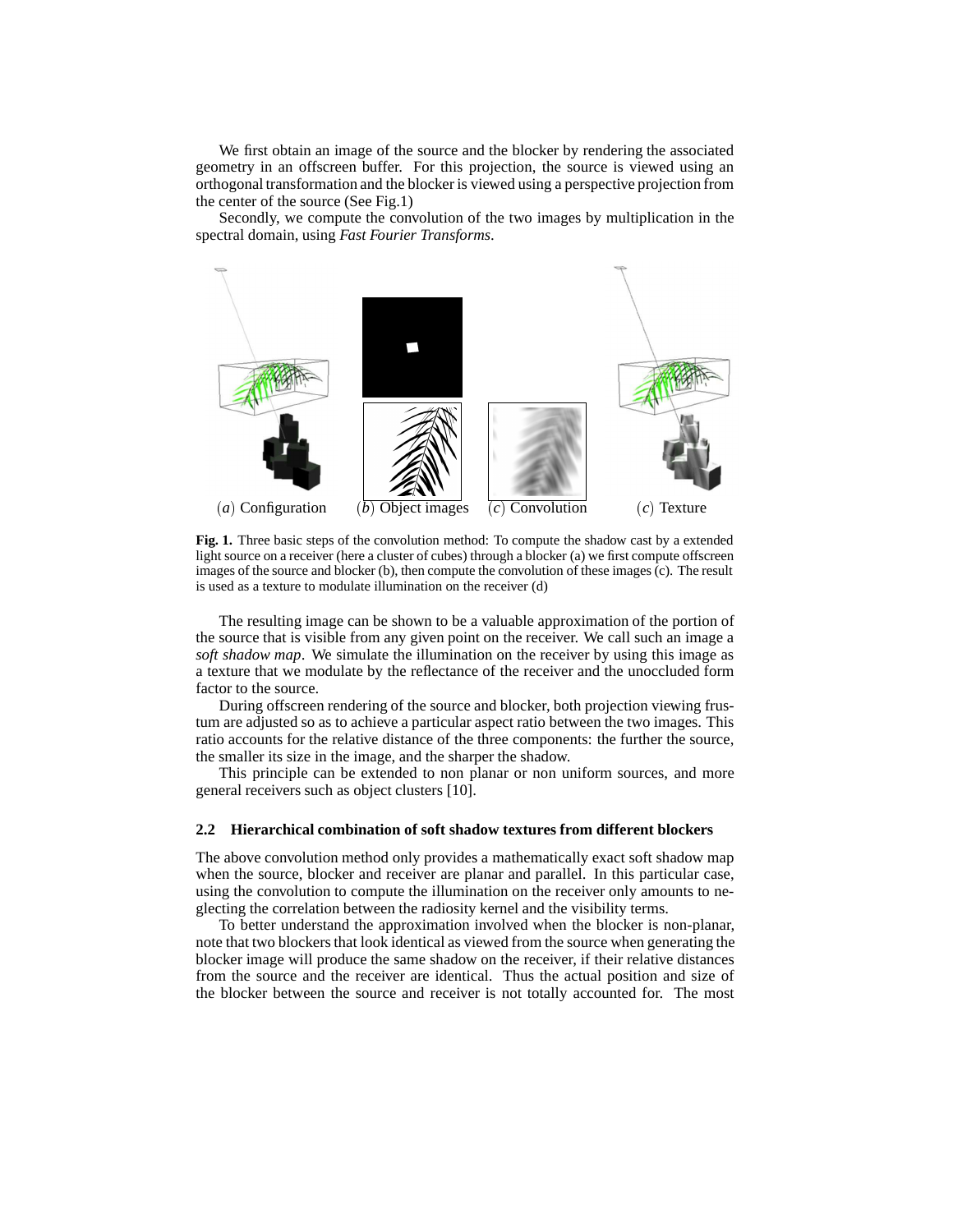noticeable consequence is that in a large blocker, all polygons produce shadows of equal sharpness, though their relative distance from the source and the receiver may vary.

In a general configuration, the thicker the blocker, the larger is the error. We give in [10] an estimator of this error, and a way of controlling it: to obtain a more accurate result, we separately compute soft shadow maps for *N* child clusters in the blocking cluster, using the convolution method with specific parameters, and combine them to produce a soft shadow map suitable for the whole blocker. The main cost of this operation is that of 2*N* additional *FFT* operations. This means that we are able to compute more accurate images at a larger computation cost.

## **2.3 Motivation for using the convolution method in a hierarchical radiosity system**

The typical computation cost for a soft shadow texture using our method is less than 400*ms* for 256  $\times$  256 textures on both SGI  $O^2$  and  $Onyx2$  computers, for blockers ranging from 100 to 40,000 polygons. As a general rule,  $256 \times 256$  textures are only necessary for very large surfaces such as walls. On most ordinary objects, a  $64 \times 64$  texture is sufficient. Because the offscreen rendering of the blocking polygons uses graphics hardware, the cost of the convolution method essentially depends on the cost of the *FFT*, e.g. on texture size.

In a hierarchical radiosity system, energy transfers are usually computed between patches or clusters of any size. To achieve a given accuracy on a receiving polygon, complex visibility events may impose a fine subdivision to this polygon, and therefore the computation of many form factors including visibility tests.

The preceding arguments suggest that computing the energy transfers on sufficiently large receivers using the convolution method can be far cheaper than performing a classical subdivision, in the case where a large number of complex blocking objects participate to the shadow on the receiver.

We discuss in the next section the main avenues of incorporating the convolution method into a hierarchical radiosity system.

# **3 Principles for using soft shadow maps in a hierarchical radiosity algorithm**

Considering the potential benefits of using the convolution method for the calculation of shadow maps, we would like to leverage the power of the technique in the context of hierarchical radiosity. This should allow a hybrid system to automatically select the convolution method whenever appropriate, while maintaining the benefits of radiosity (global energy balance, indirect illumination effects, ability to provide solutions with various cost/accuracy trade-offs, generation of view-independent solutions for diffuse scenes, etc.).

Therefore we wish to be able to compute the illumination on some potentially large receivers using the convolution method, during a hierarchical radiosity iteration. This can be accomplished by introducing two distinct types of *links*in a hierarchical radiosity system. In addition to the usual type, carrying a form factor estimate between two objects, *convolution links* are created for appropriate configurations of the source and receiver. The radiosity contribution of a convolution link on the receiver is represented by the association of a soft shadow texture and the kernel values used to modulate it (representing unoccluded irradiance estimates at selected points on the receiver).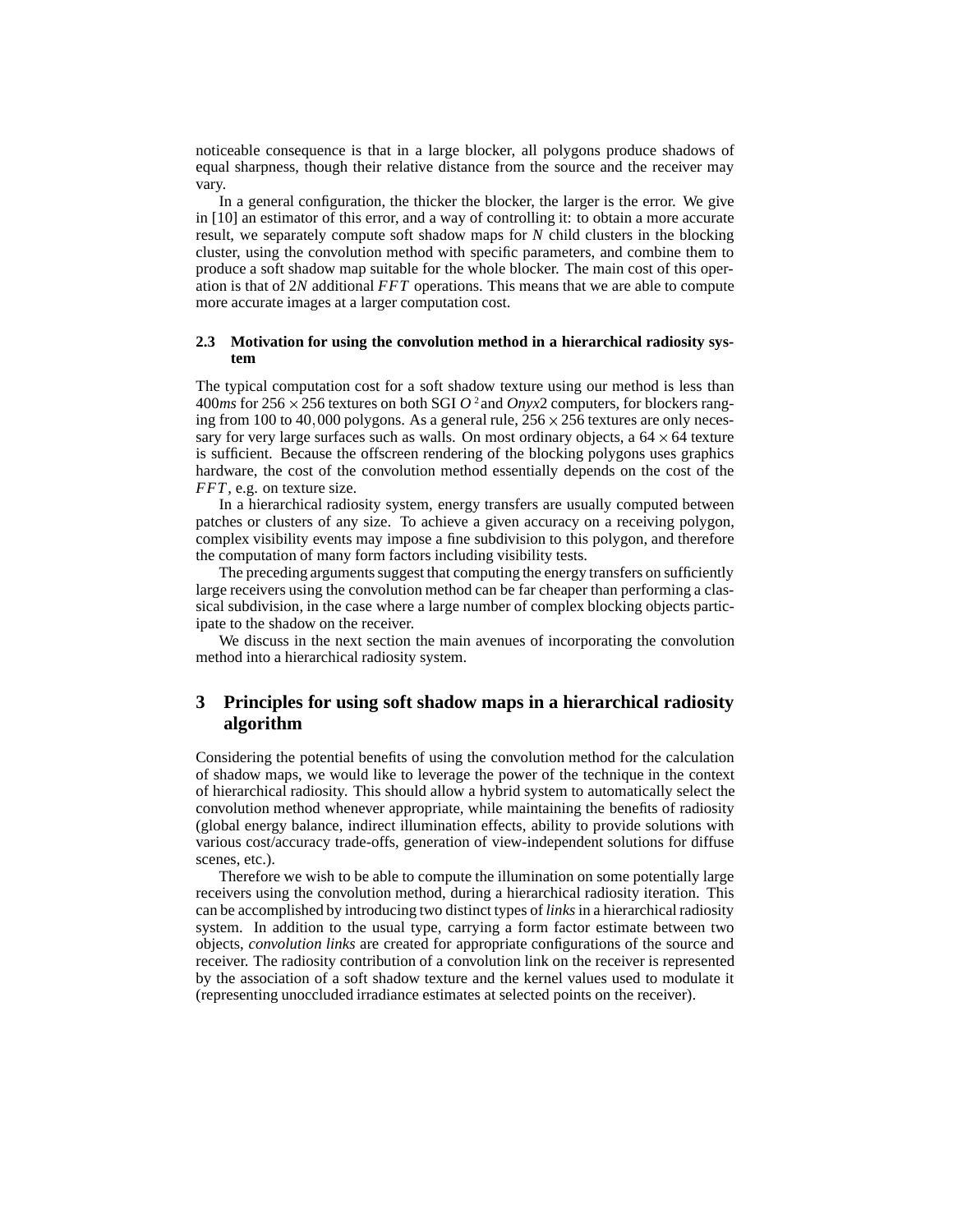Specific algorithms will be presented in the next section: In particular, care must be taken to derive a consistent algorithm for the representation and combination of energy contributions, coming either from "normal" radiosity calculations or from the convolution tool. Therefore, the gathering operation and the Push/Pull step must be modified to ensure consistency and efficiency.

Proper rendering of the computed solution also requires some care, as we must merge uniform or interpolated radiosity values with several textures modulated by arbitrary factors.

Since we are introducing an alternative method for the representation of light exchanges, the hierarchical refinement phase must be extended to properly incorporate this additional choice. We have designed an algorithm for link refinement that estimates the error associated with a given link and then chooses the best way to reduce this error among the different options for each kind of link. This algorithm will be presented in detail in Section 5

# **4 A complete hierarchical radiosity system with accurate shadows**

We now describe a possible implementation of the above ideas, realizing a consistent combination of hierarchical radiosity with clustering and soft shadow maps. We explain how to store and gather energy across convolution links, how to perform a consistent push/pull using the information computed during the gathering operation, and how to display the resulting radiosity functions.

#### **4.1 Gather**

For standard links, gathering means multiplying a single radiosity value of the source element by the form factor associated to the link, which gives its irradiance contribution. As shown in the push/pull section, the source radiosity value is the sum of standard radiosity and average values of all textures assigned to that source.

For a convolution link, the source polygon is rendered with all its radiosity textures to form the source image, which accounts for the correlation between the source radiosity fonction and the visibility through the blocker. For that kind of link, a complete gathering operation would ideally consist in computing the soft shadow texture and modulate it by the unoccluded illumination values. For practical reasons (especially concerning the display) we have chosen to store soft shadow textures equipped with illumination values at the leaves of the hierarchy only. One reason for this is that the illumination values strongly depends on the geometry of the leaf itself, rather than on the parent on which the convolution link is attached, which in certain cases may be a cluster.

Therefore, the soft shadow textures computed during the gather step are just stored in an *soft shadow texture list* at the current hierarchical level, waiting to be pushed to the leaves and equipped with adequate unoccluded illumination values during the push/pull operation.

Note that just as in a standard clustering algorithm, the intra-cluster visibility of the receiver is not accounted for, whereas is can be achieved when rendering, using a two-pass shadowing technique.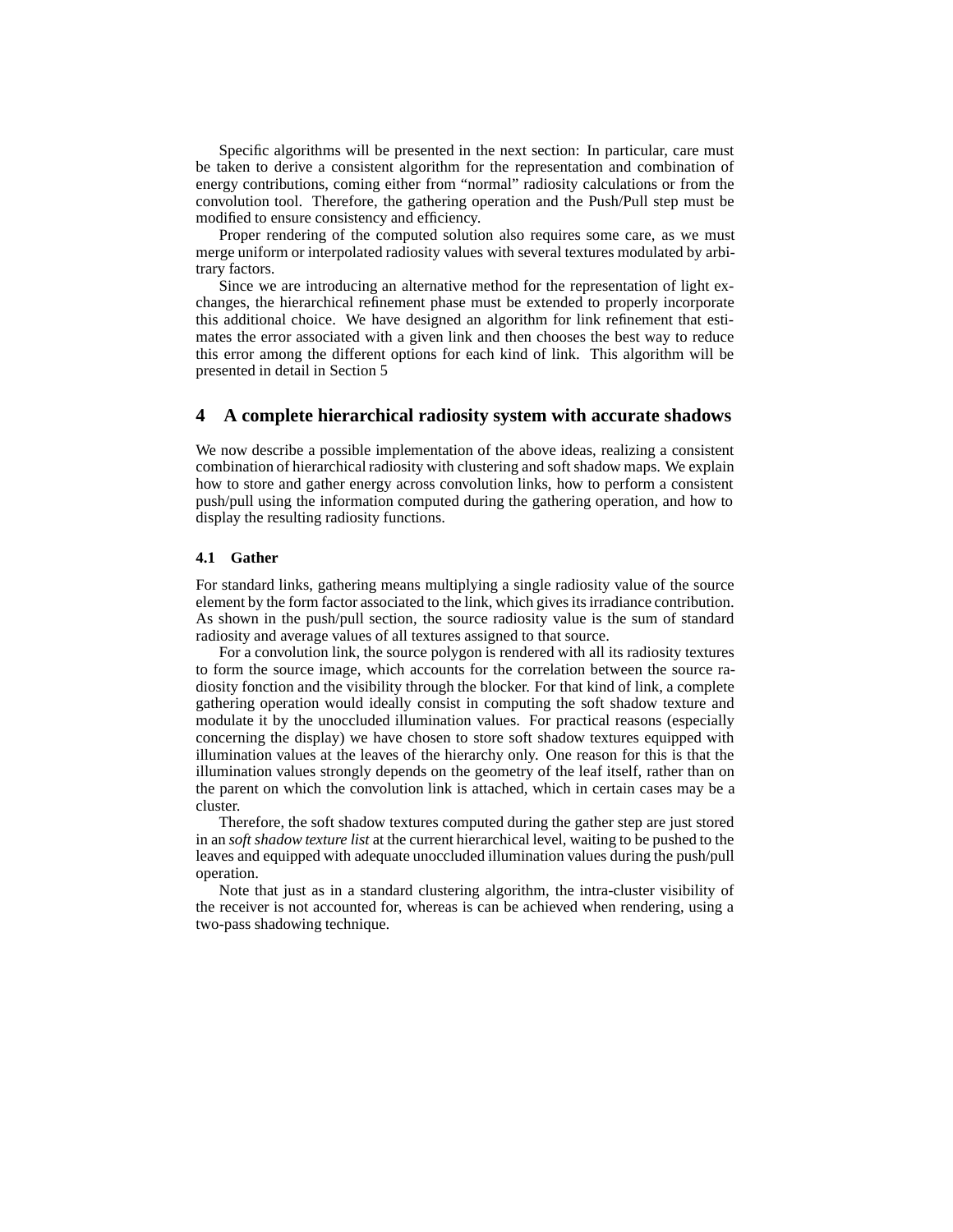#### **4.2 Push/Pull**

During push/pull, uniform irradiance values coming from standard links are added together down to the leaves where they are multiplied by the local reflectance value. At the same time, soft shadow textures stored during the gathering are collected on a *texture stack* and pushed down to the leaves of the hierarchy.

Once on a leaf, for each of the collected soft shadow textures, a proper set of modulation values is computed from reflectance and unoccluded form factor values. Practically, these values are computed at the vertices of a raw *display mesh*, which size depends on the geometry of the leaf. We also store of each of these points adequate texture coordinates in the plane of the soft shadow texture, that are used when rendering. We call the resulting object, combining the soft shadow map, the irradiance values and texture coordinates, a *complete* texture. Thus the Push/Pull operation essentially transforms the soft shadow maps into complete textures at the leaf nodes of the hierarchy.

Using the information computed at the same mesh nodes, we also compute an approximative mean value of the radiosity contribution of the texture on the leaf. This value is added to the uniform radiosity value due to standard links and pulled up in the hierarchy in a classical way.

Since we only store the complete soft shadow textures on leaves of the hierarchy, we must also push down the complete soft shadow textures possibly existing as a result of a preceding push/pull pass on elements that are no longer leaves of the hierarchy. In that case, the shadow texture is separated from its display mesh, and the texture itself is added to the stack of pushed down textures.

Using this algorithm, the array containing the convolution image is shared between all leaves of an element that receives a convolution link. Only display meshes are specific to each leaf.

The pseudo-code presented in Fig.2 shows the entire push/pull process.

#### **4.3 Display**

To render the computed solution, we need to display the total radiosity value of each leaf of the hierarchy. This means that we must add to the standard radiosity of each leaf, the list of soft shadow textures that can be stored on it.

We first draw the polygon with its uniform radiosity value and then the different radiosity textures using *OpenGL* blending capabilities (with an add operation).

When rendering the texture modulated by the direct illumination values at each node of the texture mesh, *OpenGL* clamps these color values to the range [0, 1] before using them to modulate the texture. This means that in a situation where the direct illumination exceed 1.0 but the modulated texture still lies into  $[0, 1]$ , the complete texture won't be rendered correctly. To achieve the adequate texture modulation by an illumination map  $L$  whose maximum value  $M$  is larger than 1.0, we render the texture *n* times and modulate it by  $\frac{1}{n}L$ , where *n* is the smallest integer larger than *M*. This technique partially solves the problem for it also scales by a factor  $n$  the steps in the shadow texture (These steps come from the fact that textures are stored in 8 bits arrays). Except for very high illumination gradients due to extreme light values, this effect is not noticeable.

Note that because each texture is drawn on the same polygon that the one used to display the uniform radiosity values (i.e leaves of the hierarchy), setting the  $z$ -buffer comparison function to *less or equal* is sufficient to avoid *z*-buffer comparison artifacts in the resulting image.

We summarize in Fig.3 the different steps of rendering algorithm.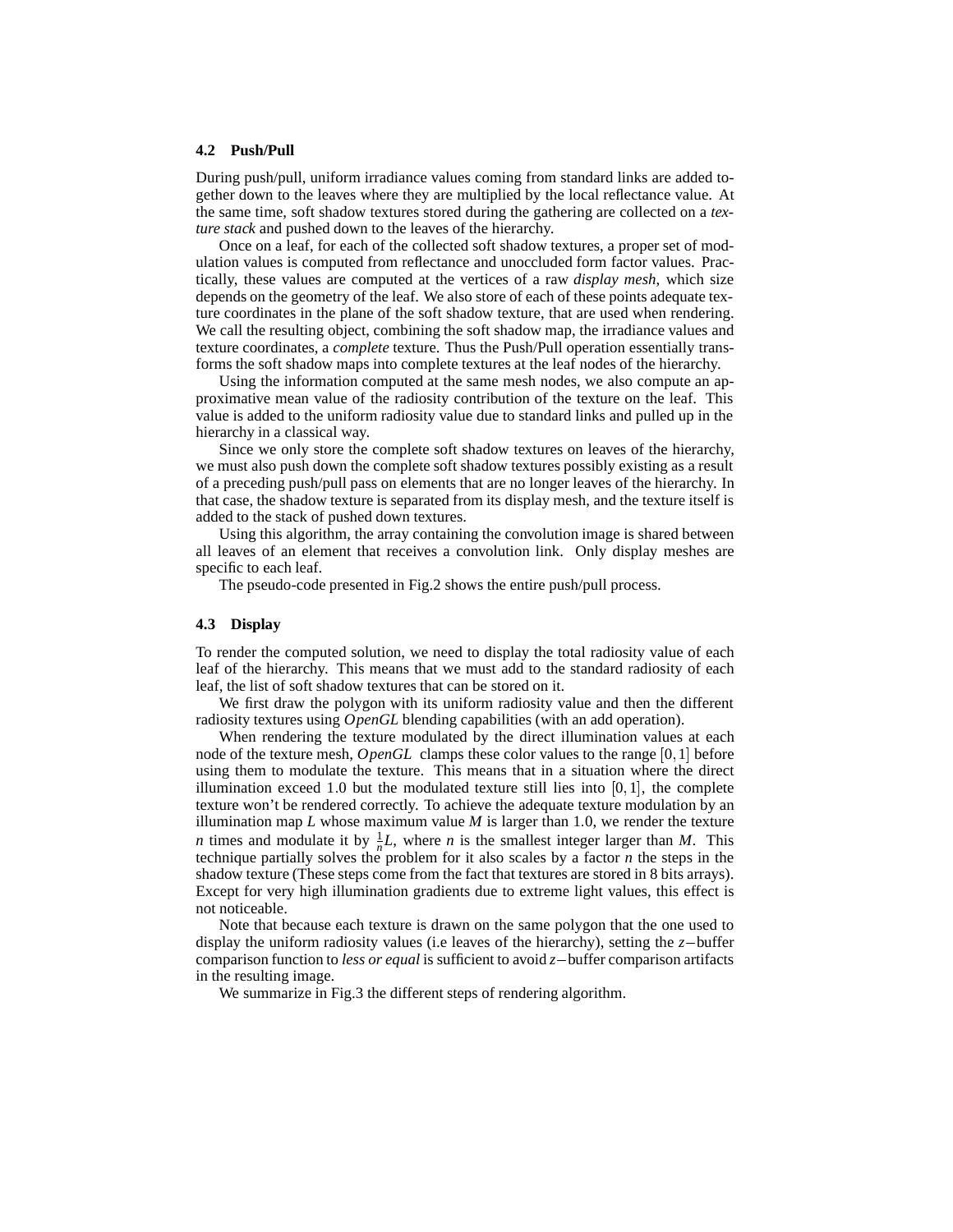```
PushPull(node H, Spectrum IrradDown, Stack TextureStack, Spectrum RadUp)
RadUp = 0TextureStack!Push(H.SoftShadowTexList())
if(H.Is A Leaf())
   RadUp = (H.Irradiance() + IrradDown) * H.Reflectance()
   ForAll T∈ TextureStack
      RadUp += ComputeTexAverage(H,T)
else
   TextureStack!Push(H.CompleteTextures())
   Spectrum R
   ForAllChildren c of H
      PushPull(c,IrradDown+H.Irrad(),TextureStack,R)
      RadUp += R * c \cdot Area()TextureStack!Pop(H.CompleteTextures())
   H.DeleteCompleteTextures()
   RadUp /= H.Area()
H.SetRadiosity(RadUp)
TextureStack!Pop(H.SoftShadowTexList())
H.ResetSoftShadowTexList()
```
**Fig. 2.** Pseudo code for a Push/Pull with radiosity textures

# **5 Controlling refinement**

We present in this section the refinement algorithm we use in our method.

#### **5.1 Principle**

The general purpose of a refiner is to decide if computing an energy transfer between a given source *S* and receiver *R* can be done while keeping the approximation errors under a user-defined bound ε. If so, it establishes a link, that contains the necessary information to compute the transfer (for instance form factors). If not, it assumes that a more precise result can be obtained when computing transfers between sub-regions of the source and/or the receiver, and subdivides the element that most reduces this error.

Since we deal with two kinds of links, the refiner must be able to decide where it can use a convolution link or not. This requires a criterion for the identification of source/receiver pairs for which using a convolution is possible and useful. We propose that the configuration must fulfill the following conditions:

- 1. The energy transfer between the source and the receiver must be "significant".
- 2. The receiver must be large enough to justify the use of a texture with non-trivial size.
- 3. Blockers must be present between the source and receiver, and cast noticeable shadows: too smooth a shadow can be easily represented by smooth shading a small collection of large sub-areas of the receiver.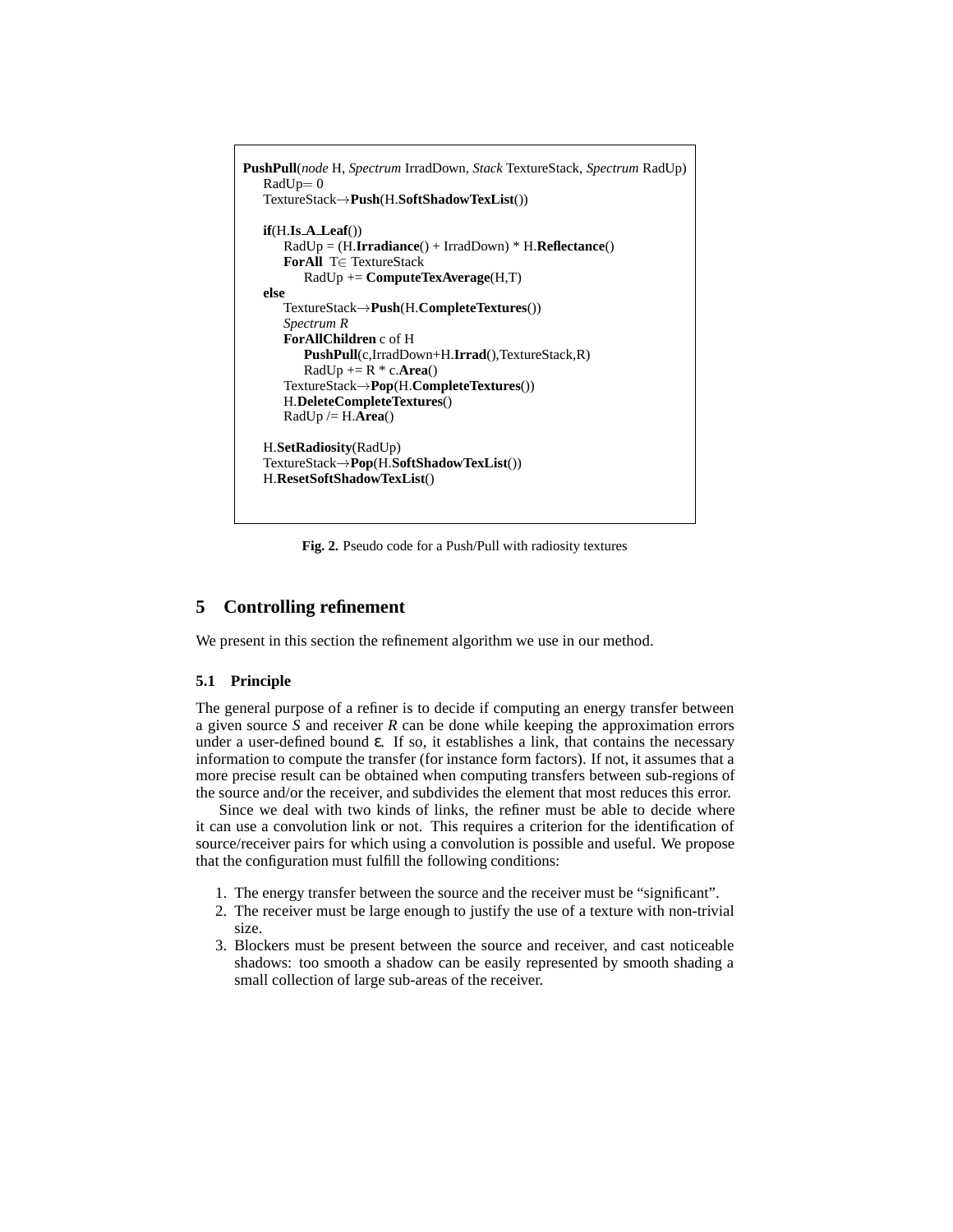```
DrawPoly(Polygon P)
SetColor(P.Radiosity() - P.Textures().MeanValue() )
DrawSimplePoly(P)
Enable(BLENDING)
SetZBufferFunction()
ForAll T\in P.Textures()
   n = SmallestIntegerLargerThan(T.MaximumLuminance)
   for i = 1to n
      DrawPolyWithTexture(P,T,n)
Disable(BLENDING)
```
**Fig. 3.** Pseudo code for rendering a polygon with radiosity textures

4. The computation of the shadow map using convolution must reach a given accuracy at a reasonable cost.

We have seen in Section 2.2 that when computing a transfer using the convolution method, an alternative way of reducing the error is to subdivide the blocker. Therefore, in the general case, the refiner must answer the following questions:

- do I establish a link at this level, and what kind of link do I use ?
- if not, I choose between the three following refinement alternatives: source refinement, blocker refinement, or receiver refinement.

We have combined these requirements to form the refinement algorithm described in the next section.

#### **5.2 Refinement algorithm**

Our strategy is to use a convolution whenever possible, provided that the approximation error and the computation cost lie some user-defined intervals.

Thus, our refinement algorithm consists in successively checking for all the convolution site selection conditions in order of their computation cost. If using a convolution is not technically possible, or can't satisfy the refinement error condition, we transfer the refinement control to a standard refiner that tries to establish a standard link or split the source or receiver (See Fig.4 for a general overview of this). As a standard refinement algorithm, we use a method similar to the algorithm described in [2].

We first compute an upper bound *B* on the energy transfer from the source to the receiver, If *B* is smaller than a user-defined threshold, we do not refine the current link (or we create a standard link, if no link is already present).

The next test concerns the size of the receiver: complex scenes are usually filled with fine polygonal models, and we want to avoid computing too large a number of convolutions for very small polygons. For more generality, we want this test to apply to clusters as well as surfaces. Thus, we compare the dimensions of the object bounding box to a fixed value.

At that point, a little more work must be done to examine the blockers that occlude visibility between the source and receiver. The blocking clusters are first selected using an algorithm described below. If no blockers are found, we do not apply a convolution.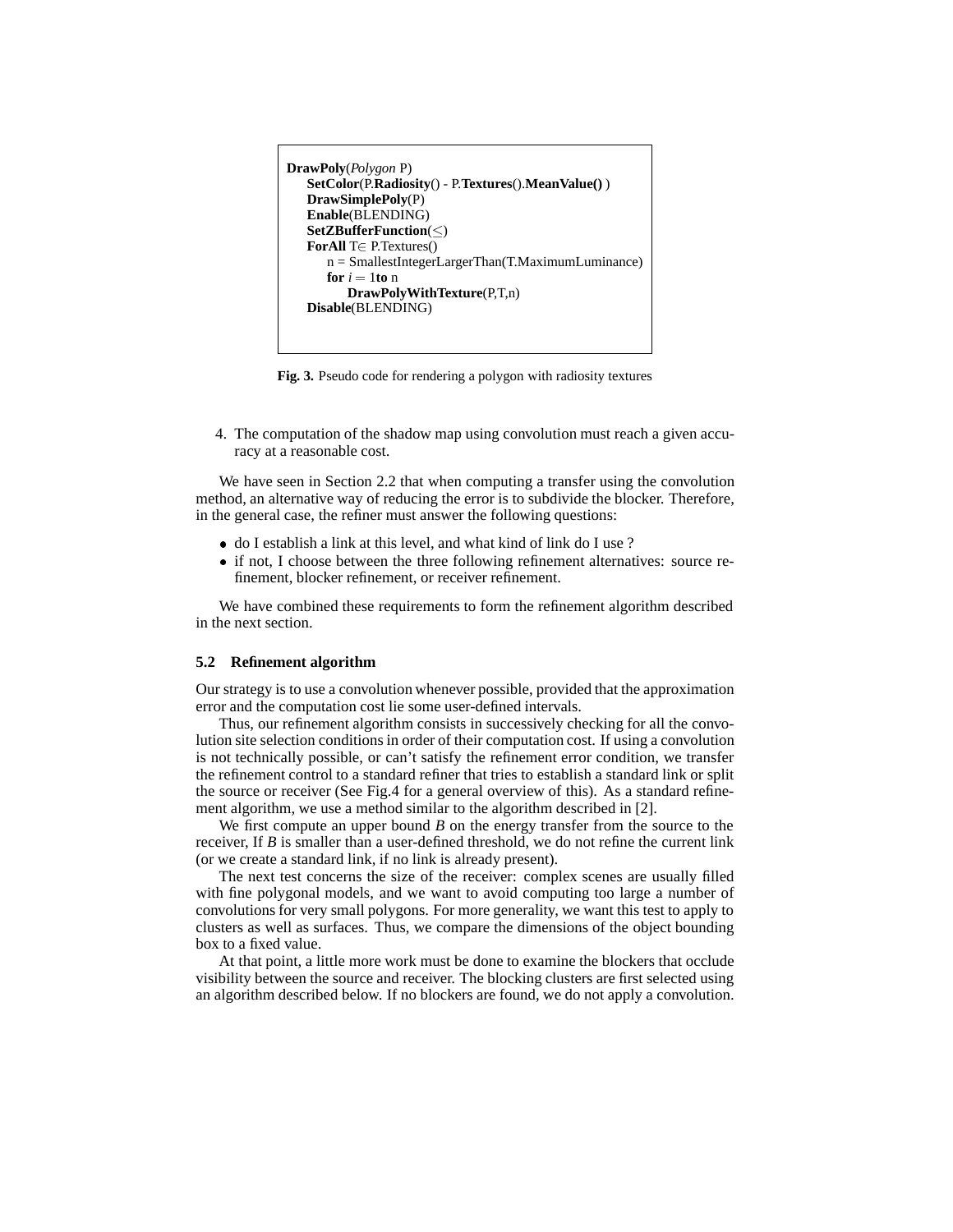Otherwise, we compute the number of sub-blockers to use in the convolution method necessary to be able to compute an illumination map whose error (Given by the error criterion from [10]) is below an error threshold  $E_{max}$ . We set the variable  $E_{rr}$  to the best error estimation reached. In both cases *N* is the number of sub-blockers to use.

If  $E_{rr} > E_{max}$ , no convolution can be used. We transfer control to the standard refiner. Otherwise, the required precision can be satisfied using  $N$  blockers, i.e  $2 + 2N$ *FFT* transformation. We have experimentally determined a constant *C* for which the computation time for a  $FFT$  on a  $n \times n$  image is approximatively

$$
t(n) = C n^2 \log(n)^2
$$

Thus, the computation time for the illumination map can be estimated as

$$
t = (2+2N)C n^2 \log(n)^2
$$

If *t* is larger than a given computation time threshold, we give up the convolution. In the case where *t* is small enough, we create a convolution link between *S* and *R*, using *N* sub-blockers.

When one of the convolution sites identification criteria fails, some information can nevertheless be extracted from the various computations: The blocker selection process helps classifying the visibility configuration (full or partial visibility). While computing  $E_{rr}$  and *N*, a bound  $\alpha_{min}$  on the sharpness of the penumbra regions on the receiver can be computed. We use this bound for determining a dimension  $\delta$  under which it is not interesting to split the receiver.

In summary, we make use of four user defined thresholds to control refinement:

*amin* : minimum receiver area for a convolution link.

*Emax* : maximum blocker error tolerance for a convolution link.

*tmax* : maximum computation time allowed for a single convolution.

ε : minimum energy transfer value for a link.

**Blocker selection.** The selection of blocking clusters between the source and the receiver is done using a shaft culling method [3]. We first build the shaft between the source and the receiver. Then, a recursive procedure selects the largest clusters that intersect the shaft without containing the source or the receiver. Generally, a single blocker is selected. When two or more clusters are selected, we pack them in a single virtual blocker.

The non-containing test ensures that neither the source nor the receiver would participate to the resulting umbra, as a part of the blocker hierarchy. A more careful examination of the problem leads to turning this test into a non-overlapping test, to also discarding possible blocking objects that hide behind the receiver with respect to the source or hide behind the source with respect to the receiver.

As a consequence, this test must be sufficiently numerical tolerant to allow a cluster lying on a polygon (Typically an object lying on the floor) to remain selected as a occluder/receiver configuration.

#### **6 Results**

We show on the left hand side of Figure 6 (See also color plates) an image of a classical interior scene computed with 16 convolution links (from each source to each of the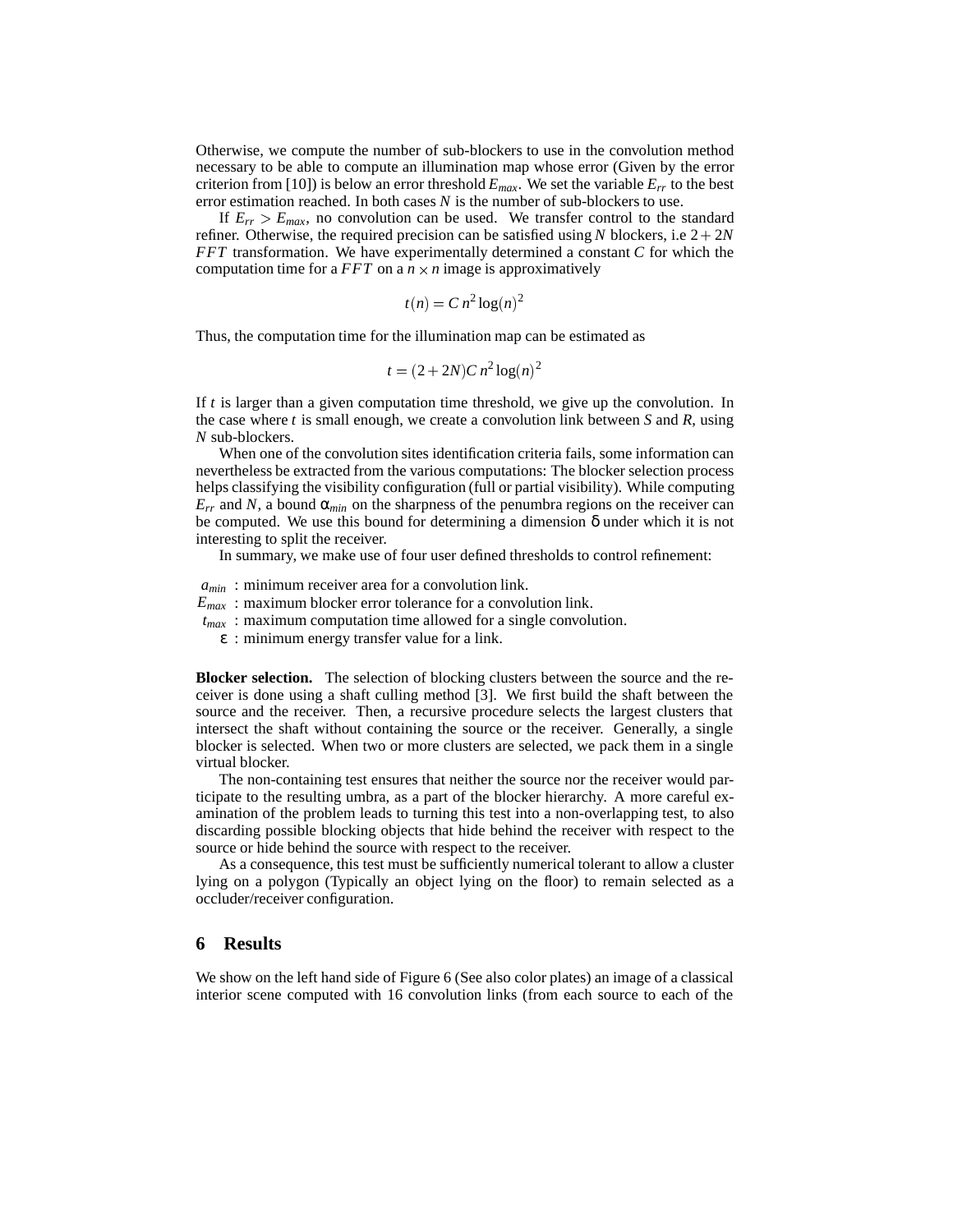

**Fig. 4.** Overview of the refinement algorithm for a link between a source *S* and receiver *R*

two walls and the floor, and from some of the sources to clusters containing the desks). Three iterations were performed for a total computation time of 20:2 seconds on an *Onyx2 workstation - Reality engine*. On the right hand side is a solution obtained with only classical hierarchical radiosity with clustering in the same computation time. We show the HR mesh and the smooth shaded version of the result as a comparison to the previous image. Very fine shadows have been captured by our method with only a few convolution links in a short time, resulting in a high quality radiosity solution.

Figure 5 (See color plates) shows the effect of changing the refinement parameters on the proportion of convolution links (e.g textures) used by the refiner. The blocker time parameter  $t_{max}$  is fixed at 1*sec*. In (*a*) the use of convolution links is favored by a large blocker error  $E_{max}$ . The floor receives a convolution link (512  $\times$  512 texture, 6 sub-blockers) at the highest level. In (*b*) we see that reducing the blocker error tolerance forces the refiner to switch to standard links in the center of the floor, where textures can no longer satisfy the error criteria  $E_{max}$  in less time than  $t_{max}$ . The progressive meshing around this region is a constraint in the quadtree. Convolution links arrive at the highest possible level in this region. Finally, in (c) too small a blocker error threshold totally prevents convolution links. The minimum receiving area for standard links has been set so as to obtain the same resolution with standard refinement as the texture in (*a*).

Note that some significant part of the computing time is used to compute transfers between the cubes or clusters that contain them. Some of the cubes also receive textures from convolution links from the source to the cluster containing them.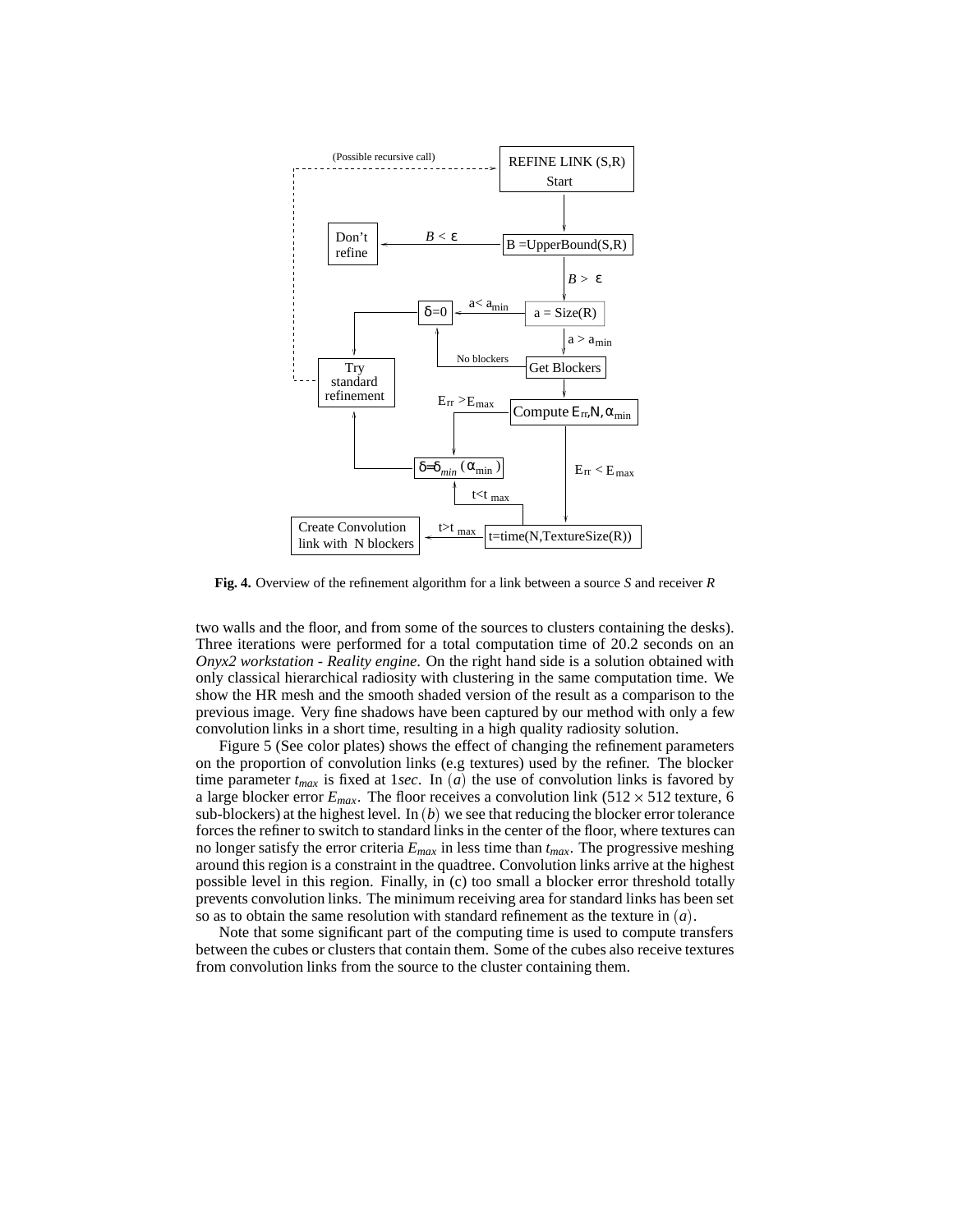

**(a)** 12.6 *sec* **(b)** 29 *sec* **(c)** 158 *sec* **(c)** 158 *sec* **4.04**,  $a_{min} = 0.802$   $E_{max} = 2.02$ ,  $a_{min} = 0.108$   $E_{max} = 0.18$ ,  $a_{min} = 0.108$  $E_{max} = 4.04$ ,  $a_{min} = 0.802$   $E_{max} = 2.02$ ,  $a_{min} = 0.108$ 

**Fig. 5.** The effects of changing refinement parameters on the kind of link used and the computation time

# **7 Conclusions and future work**

We have described a new radiosity algorithm based on the use of a convolution technique to compute shadow maps where complex blockers may cause a classical hierarchical radiosity algorithm to get lost in mesh subdivision. The algorithm basically merges two radiosity storage methods: spectrum and textures. It could be used with another texture computation method than the convolution with hardly any modification provided that the replacing algorithm gives a bound on the error incurred and a way to decrease it.

Storing radiosity values as textures is not compatible with *already-textured* environments, unless we manually compute the pixel-by-pixel product of radiosity textures and scene textures, which is a costly operation. Nevertheless, we can reasonably expect that this capability may be provided by future graphics hardware.

The intra-cluster visibility problem is not specifically treated by our method but it can be addressed by refining the receiver for textured links arriving at a cluster. This causes some parts of the cluster to become treated as occluders, thus producing the desired internal shadows.

Finally, a single user defined error threshold for controlling the refinement would be appreciated. The difficulty is here to find comparable error estimators for both kinds of links. We think that this gap can be filled using perceptually based error criteria.

### **References**

1. James R. Arvo. Backward Ray Tracing. In *ACM SIGGRAPH '86 Course Notes - Developments in Ray Tracing*, volume 12, August 1986.